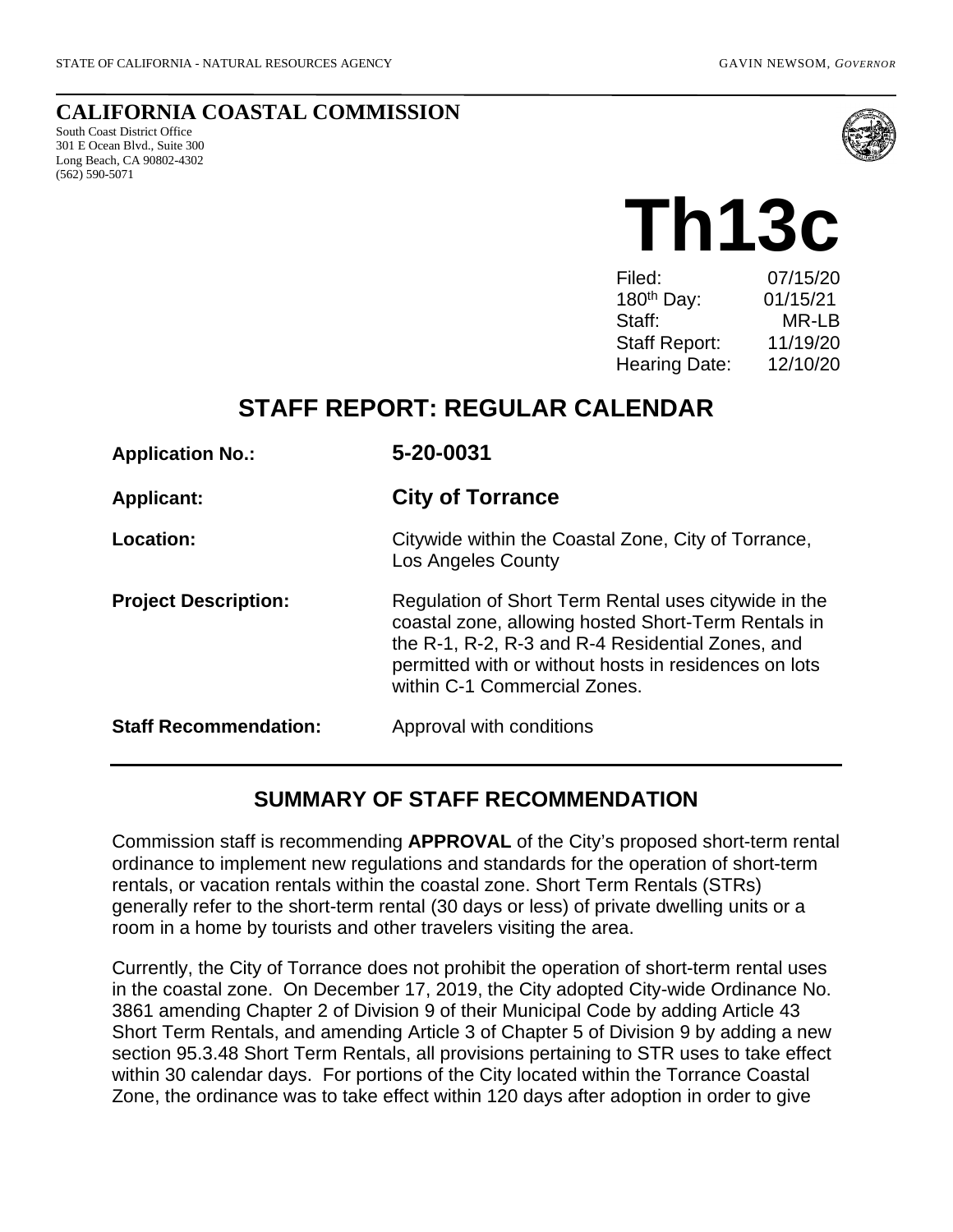the Commission sufficient time to process their Coastal Development Permit (CDP) application, which was April 15, 2020. However, according to communications with City staff, the City has and will not begin enforcing STR regulations for properties within the coastal zone until the Commission takes action on this CDP.

Changes proposed to Chapters 2 and 5 of Division 9 of the City's Municipal code that would apply in the coastal zone include a new restriction in residential zones, requiring all short term rentals on lots or parcels of land zoned for STR uses within the R-1, R-2, R-3 and R-4 zones to be operated as a home share. In commercial zones, STRs will be permitted in residences located on lots or parcels of land zoned for STR uses within the C-1 zone with or without a host. Moreover, the proposed ordinance would clearly define STRs, add new permitting requirements and operational standards, including, but not limited to parking requirements; afford a mechanism for neighbors to report problems; and establish provisions for the imposition of fines and penalties for violation of the regulations.

In the Torrance coastal zone there are approximately 1,076 residential units made up of single-family and multi-family dwellings. At least 12 residences identified in the coastal zone are operated as STRs and there are many more STRs operating outside the coastal zone. Currently, without regulations in place, most STRs in Torrance operate without a business license, without paying TOT, and without a permit. In recent years, with the advent of internet rental services such as Airbnb, HomeAway and VRBO, the short-term rental of homes, condominiums, and apartments in Torrance has substantially increased. The City has also observed an increase in the number of issues and complaints related to unregulated STRs in residential neighborhoods, such as noise, traffic, parking demand, and increased demand for City services. Absent a regulatory structure, the City has no ability to distinguish between the occasional sharing of one's home and the full conversion of homes to de-facto hotels.

The ordinance defines STRs as the rental of any residence, or portion thereof, for a period of thirty (30) consecutive calendar days or less. The proposed ordinance formalizes and maintains some allowances already established in the City, such as hosted STRs already permitted in the vast majority of the Coastal Zone through a Planning Administrative Action Permit (ADM). In commercial zones, STRs are permitted in residences with or without a host living onsite. In residential zones, STRs are permitted in residences solely as a home share with a host living onsite. Home sharing means an activity whereby a host provides lodging for guests in their residence while the host lives on site, as an incidental use of the residence, for the duration of each short-term rental period. A host is defined as the property owner, tenant, or person engaged in home sharing and whose residence is being advertised and operated as an STR. STRs involving new construction, enlargement, or significant remodeling of a residence require approval of a Conditional Use Permit (CUP).

The proposed ordinance also establishes a variety of regulations for STRs intended to limit neighborhood impacts from parties, noise, trash disposal, parking, and other related issues that are often raised in terms of STRs and community character. These proposed operational standards are generally similar to other standards the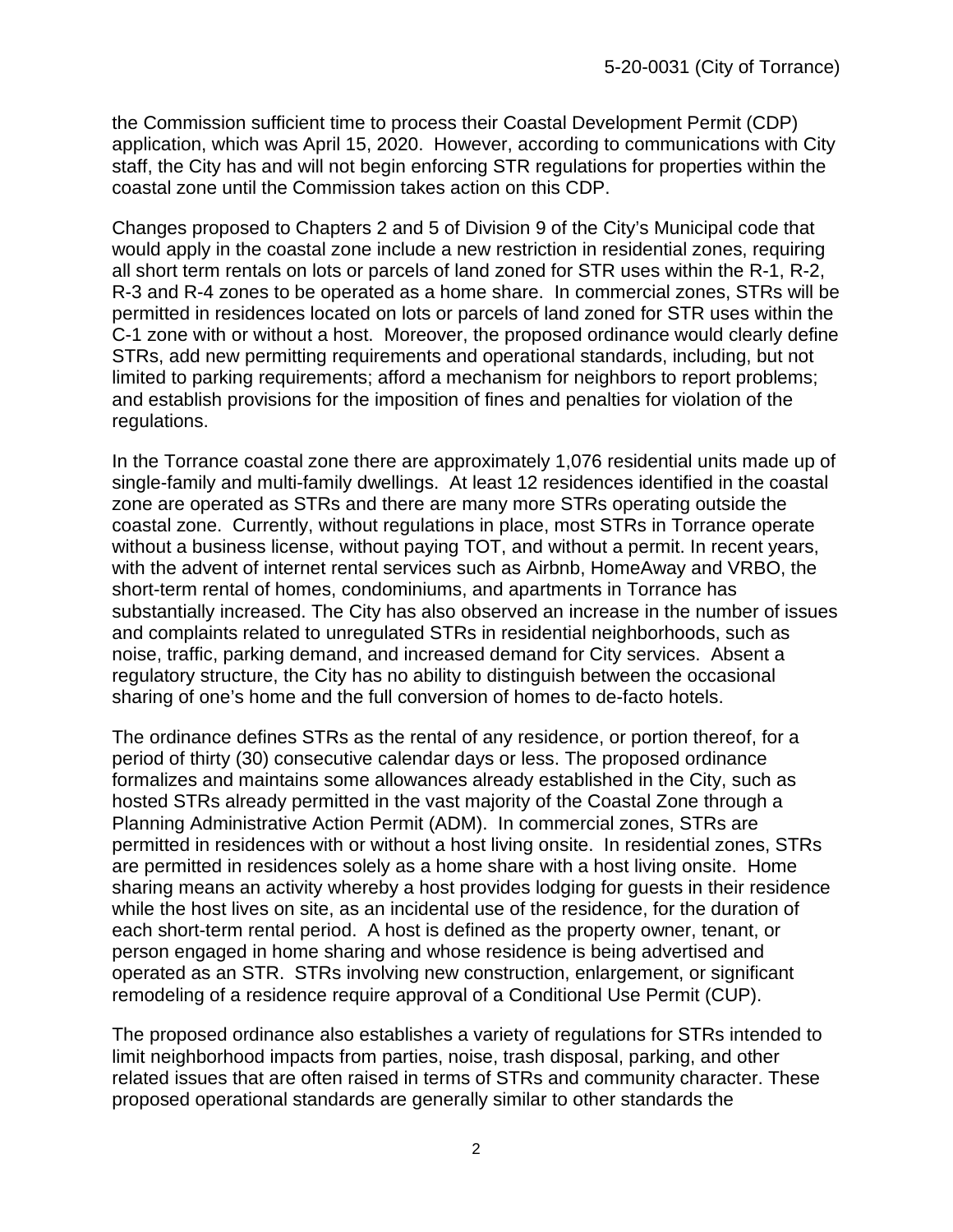Commission has approved for other communities, such as for the City of Laguna Beach, Oxnard, Carpinteria, and Ventura County as reasonable regulations to address potential STR issues.

The proposed ordinance would also limit the number of rentals within a multi-family residence that will be allowed to operate as an STR to one unit per every thirty residential units whether hosted or un-hosted, and only one STR booking or stay by guests allowed per residence at a single time. This restriction, according to the City, prevents an apartment building from becoming a de-facto hotel, and prevents erosion of the availability of rental stock within the City. The City contends that by restricting STRs to solely home share in residential zones, the City protects its long-term housing stock and avoids having the character of its residential communities substantially altered. In addition, adequate numbers of STR accommodations could potentially be provided for coastal visitors in the commercial zone within mixed-use development that could potentially provide up to 24 STRs with or without a host.<sup>[1](#page-2-0)</sup> Furthermore, the City's ordinance does not impose separation requirements (i.e. requiring a certain distance between vacation rentals) as is common in other coastal cities.

STRs provide a significant supplement for visitor accommodations promoting public access and visitor-serving opportunities to coastal communities. Depending on site-specific circumstances, STRs, including home shares<sup>[2](#page-2-1)</sup> and hosted stays<sup>[3](#page-2-2)</sup> can sometimes provide a lower cost option compared to a traditional hotel. The Coastal Act contains policy language that protects and prioritizes lower-cost visitor and recreational facilities and requires that public coastal access be maximized. The Commission has found that visitor-serving overnight accommodation uses, including STR units, help maximize the opportunities provided for the public to access the coast. These units can increase public coastal access by providing a wider selection of overnight accommodations in the Coastal Zone to groups and families that might not otherwise be able to afford a more expensive traditional option (i.e. hotels), and by including more units in areas where residential communities directly flank the shoreline. At the same time, the Commission has recognized legitimate community concerns over potential adverse impacts associated with vacation rentals, with respect to housing stock and affordability, community character, noise, and traffic impacts.

Typically, STR regulations are contemplated by the Commission within the context of a jurisdictions' Certified Local Coastal Program (LCP). In the Commission's past actions, the Commission has approved STR regulations in the following LCPs: County of Ventura (LCP-4-VNT-18-0058-1), City of Pismo Beach (LCP-3-PSB-18-0051-1), County of Santa Cruz (3-SCO-18-0032-2-Part B), City of Del Mar (LCP-6-DMR-17-0083-3) and

<span id="page-2-0"></span><sup>&</sup>lt;sup>1</sup> Currently in the Torrance coastal zone there are two properties zoned for commercial uses and developed with a mixed-use structure: 315 Vista Del Mar is developed with commercial and one residential unit, allowing one STR with or without a host; and 129-131 Palos Verdes Blvd., which is developed with commercial suites and 23 condominiums, allowing up to 23 STRs with or without a host.

<span id="page-2-1"></span><sup>&</sup>lt;sup>2</sup> The proposed ordinance would define "Home sharing" as "an activity whereby a host provides lodging for guests in their residence while the host lives on site, as an incidental use of the residence, for the duration of each short term rental period.

<span id="page-2-2"></span><sup>&</sup>lt;sup>3</sup> The proposed ordinance would define "host" as the property owner or person engaged in home sharing and whose residence is being advertised and operated as a short term rental.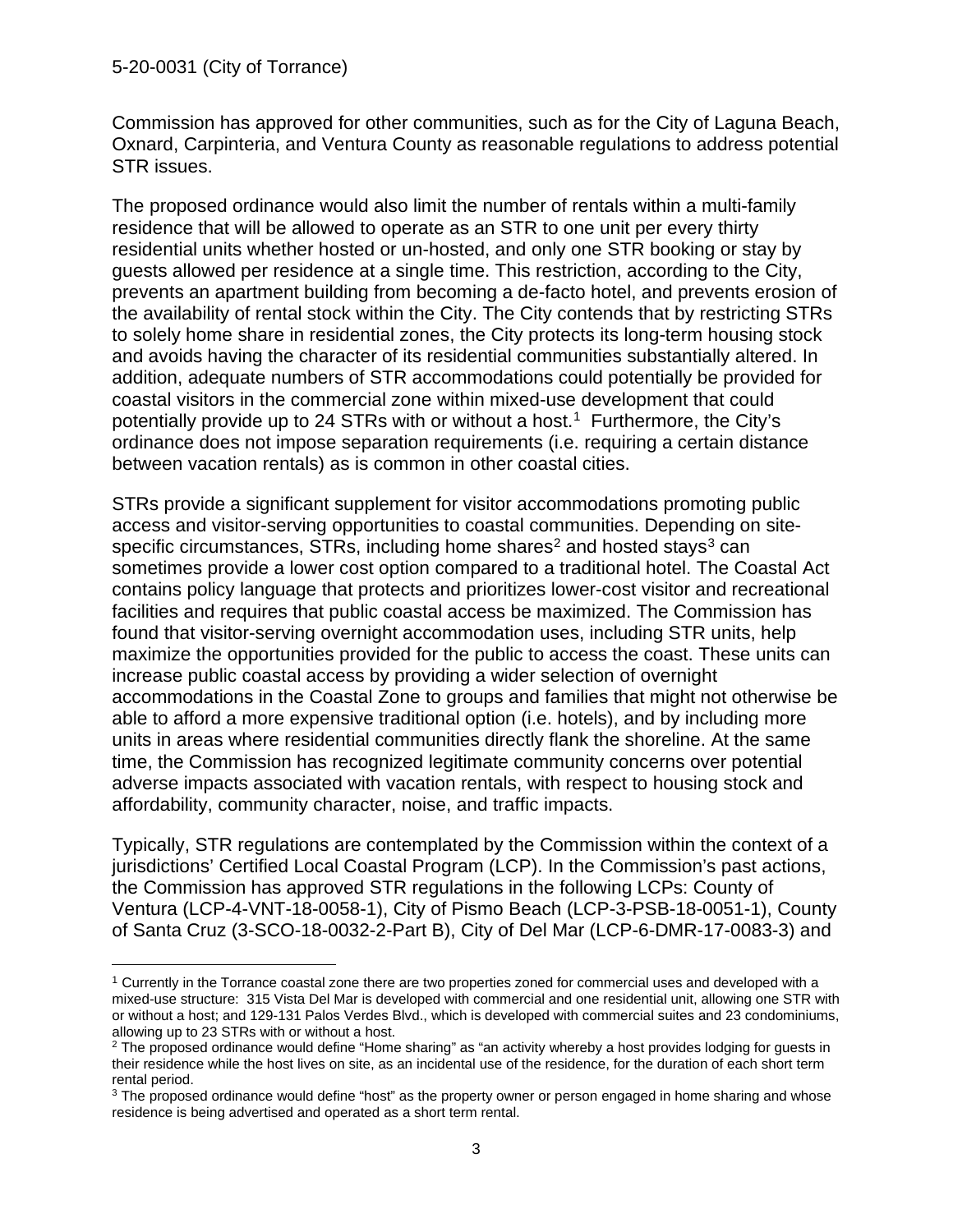City of Laguna Beach (LCP-5-LGB-19-0074-1). Since the City of Torrance does not have a Certified LCP, they are seeking a coastal development permit for this change in use within the coastal zone.

In order to be consistent with the public access policies of Chapter 3 of the Coastal Act, local jurisdictions in the Coastal Zone that have concerns about the impacts of STRs have been required to develop a framework to appropriately regulate the establishment and operation of STRs, rather than overly restrict this use or otherwise significantly diminish its visitor-serving utility. In each of these LCP amendments referenced above, each case presented its own set of unique issues based on local circumstances but, as a general rule, the approved LCP amendments provide for standards for continued STR operations in private residential dwellings, rather than a blanket ban of STRs, consistent with public access policies.

In this case, although the proposed ordinance would restrict traditional STRs by requiring all STRs in all residentially zoned areas to be hosted, there is no limitation on the number of hosted STRs, unlike some other cities where there is a cap on the number of home-shares allowed. Here, there are local circumstances specific to the City of Torrance that distinguish it from other coastal Cities; specifically the City of Torrance has a uniquely small coastal zone compared to neighboring cities and because there is less land area in the coastal zone, there are naturally less visitor serving amenities, less commercially zoned land, and therefore less opportunity for traditional STRs. However, there are ample traditional overnight accommodations located within close proximity of the Torrance coastal zone

In 2019, the City estimated that there were approximately 250 to 350 short term rentals located Citywide, and recent information suggests there are only approximately 6 to 12 traditional STRs currently operating within the coastal zone. The proposed City ordinance would not "grandfather" (authorize as permitted uses) the existing STRs operating without a host onsite in residential areas. The ordinance permits STRs with or without a host in residences in commercial zones, which could provide up to 24 STRs. According to the City, there are 13 parcels located within commercial zones that have potential for future mixed use or residential development, allowing up to 94 new residential units that could increase the housing stock and, if all 94 units are condominium units, there could be 94 additional STRs. If these sites are developed with apartment buildings, the ordinance protects the rental housing stock and a maximum of 3 units could be used as STRs (one per thirty units).

Therefore, as proposed, the ordinance is not a ban of STRs, but instead allows for unlimited hosted STRs in residentially zoned areas and provides for up to 24 new STRs in commercially zoned areas in order to provide overnight accommodations to maximize coastal access, while protecting community character of the residential neighborhoods and avoiding displacement of rental housing units. Therefore, Commission staff is recommending **approval** of the coastal development permit application for the ordinance with one minor clarification regarding parking. Thus, as conditioned, the project will be consistent with the Chapter 3 policies of the Coastal Act.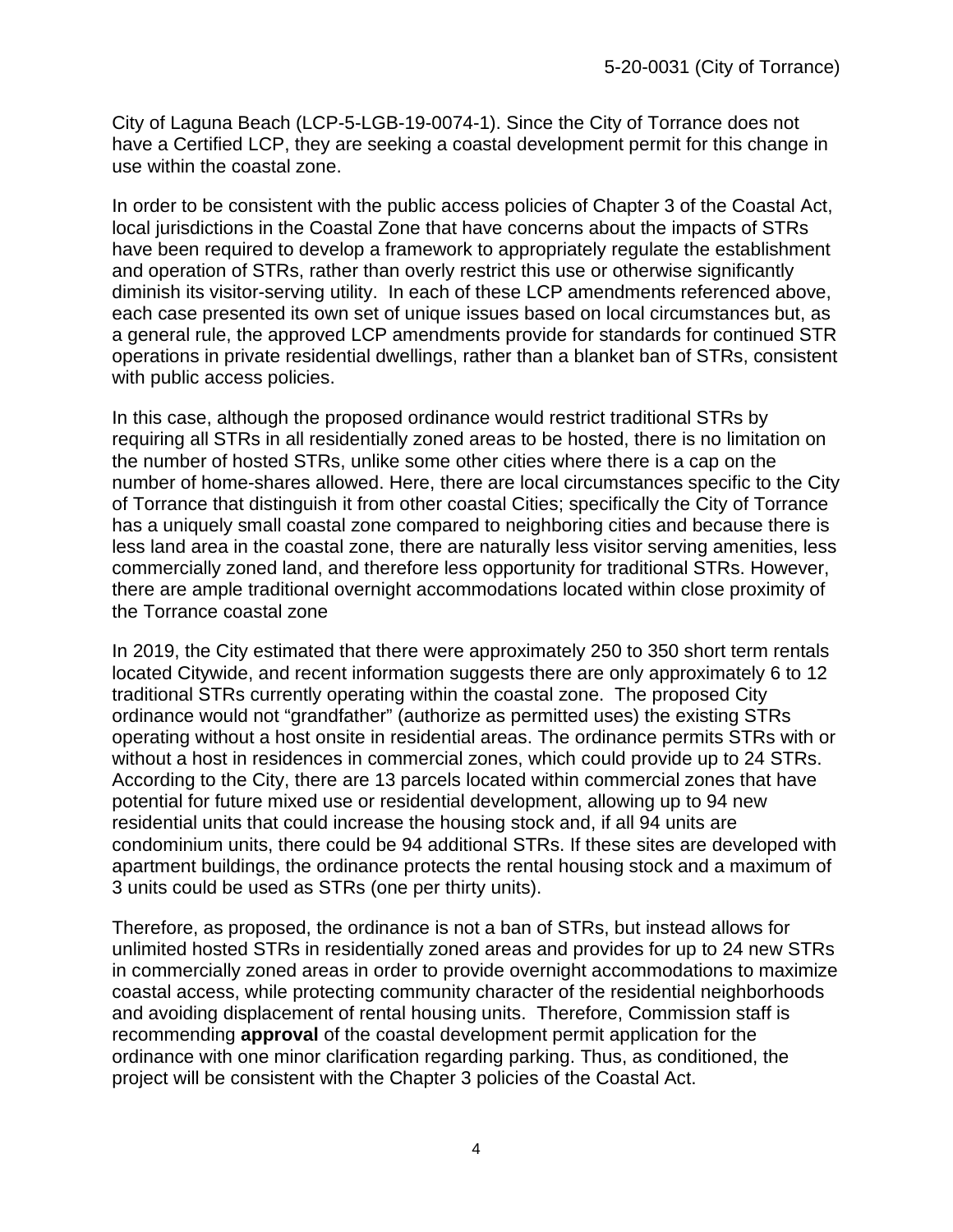# **TABLE OF CONTENTS**

## **EXHIBITS**

- Exhibit 1 Vicinity Map
- Exhibit 2 Housing Stock with Coastal Zone Overlay
- Exhibit 3 City Council Ordinance 3861
- Exhibit 4 Overnight Accomodations within Coastal Zone Vicinity
- Exhibit 5 Existing Short Term Rentals in the Torrance Coastal Zone
- Exhibit 6 Aerial of Coastal Zone and Topography
- Exhibit 7 Torrance Zoning Map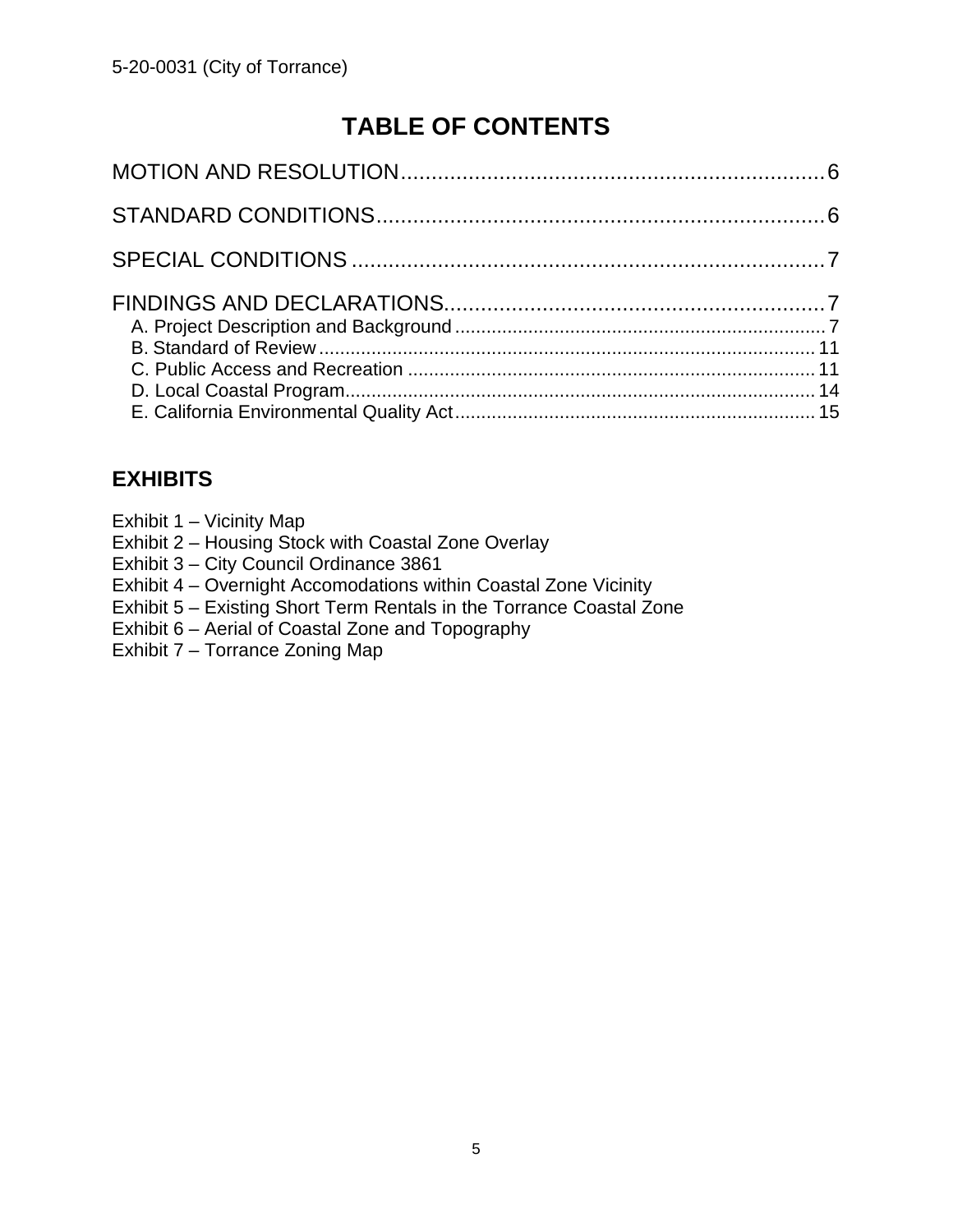# **MOTION AND RESOLUTION**

#### **Motion:**

I move that the Commission approve Coastal Development Permit No. 5-20-0031 pursuant to the staff recommendation.

Staff recommends a **YES** vote. Passage of this motion will result in approval of the permit as conditioned and adoption of the following resolution and findings. The motion passes only by affirmative vote of a majority of Commissioners present.

#### **Resolution:**

The Commission hereby approves the Coastal Development Permit for the proposed project and adopts the findings set forth below on grounds that the development as conditioned will be in conformity with the policies of Chapter 3 of the Coastal Act and will not prejudice the ability of the local government having jurisdiction over the area to prepare a Local Coastal Program conforming to the provisions of Chapter 3. Approval of the permit complies with the California Environmental Quality Act because either 1) feasible mitigation measures and/or alternatives have been incorporated to substantially lessen any significant adverse effects of the development on the environment, or 2) there are no further feasible mitigation measures or alternatives that would substantially lessen any significant adverse impacts of the development on the environment.

# **STANDARD CONDITIONS**

- **1. Notice of Receipt and Acknowledgment**. The permit is not valid and development shall not commence until a copy of the permit, signed by the applicant or authorized agent, acknowledging receipt of the permit and acceptance of the terms and conditions, is returned to the Commission office.
- **2. Expiration**. If development has not commenced, the permit will expire two years from the date on which the Commission voted on the application. Development shall be pursued in a diligent manner and completed in a reasonable period of time. Application for extension of the permit must be made prior to the expiration date.
- **3. Interpretation**. Any questions of intent or interpretation of any condition will be resolved by the Executive Director or the Commission.
- **4. Assignment**. The permit may be assigned to any qualified person, provided assignee files with the Commission an affidavit accepting all terms and conditions of the permit.
- **5. Terms and Conditions Run with the Land**. These terms and conditions shall be perpetual, and it is the intention of the Commission and the applicant to bind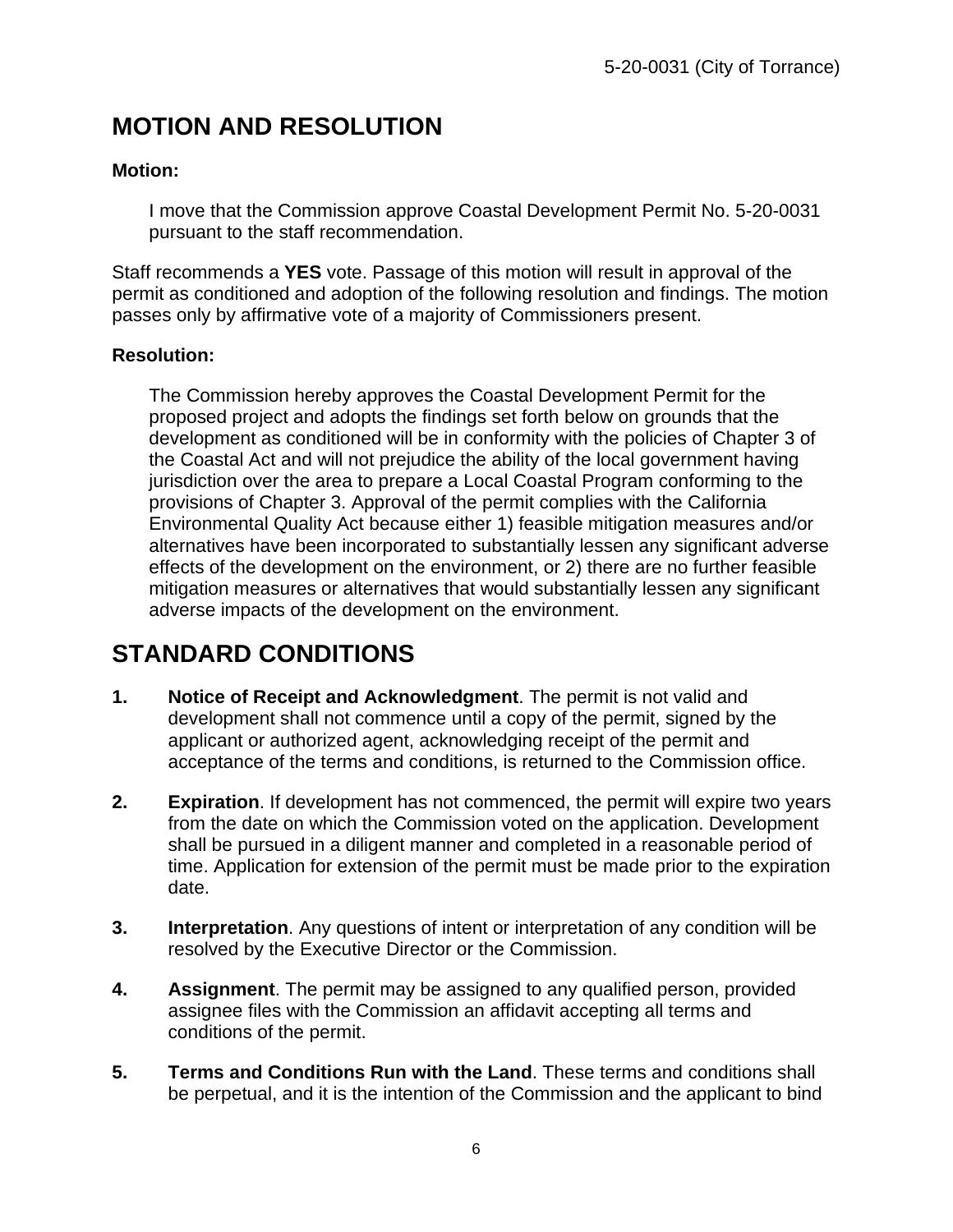all future owners and possessors of the subject property to the terms and conditions.

# **SPECIAL CONDITIONS**

- **1. Future Permit for Any Changes to Short-Term Rental Regulation.** This permit is only for the development described in CDP No. 5-20-0031, which includes Ordinance No. 3861 as of November 19, 2020. Any changes to the aforementioned Short Term Rental Ordinance or changes in implementation of the ordinance shall be submitted for review by the Executive Director to determine whether an amendment to this coastal development permit is necessary pursuant to the requirements of the Coastal Act and the California Code of Regulations. If the Executive Director determines that an amendment is necessary, no changes shall be made effective until a permit amendment is approved by the Commission and issued by the Executive Director.
- **2. Off-Street Parking.** A minimum of one **off-street** parking space shall be provided onsite per each short term rental unit, in addition to the required parking for the existing residential use. A driveway area may be utilized for short term rental parking provided that no sidewalk or public right-of-way is obstructed. Either an enclosed or unenclosed parking space may be provided and must be a minimum of 10 feet wide by 20 feet in length, clear and unobstructed.

# **FINDINGS AND DECLARATIONS**

## A. Project Description and Background

The City of Torrance has proposed a short term rental ordinance to implement new regulations and standards for the operation of short term rentals, or vacation rentals within the coastal zone. On December 17, 2019, the City adopted City-wide Ordinance No. 3861 amending Chapter 2 of Division 9 of their Municipal Code by adding Article 43 Short Term Rentals (STR's), and amending Article 3 of Chapter 5 of Division 9 by adding a new section 95.3.48 Short Term Rentals, all provisions pertaining to STR uses to take effect within 30 calendar days (**[Exhibit 3\)](https://documents.coastal.ca.gov/reports/2020/12/Th13c/Th13c-12-2020-exhibits.pdf)**. For portions of the City located within the Torrance Coastal Zone, the ordinance was to take effect on April 15, 2020, within 120 days after adoption in order to give the Commission sufficient time to process their Coastal Development Permit (CDP) application. However according to communications with City staff, the City has and will not begin enforcing STR regulations for properties within the coastal zone until the Commission takes action on this CDP.

Changes proposed to Chapters 2 and 5 of Division 9 of the City's Municipal code that would apply in the coastal zone, include a new restriction in residential zones, requiring short term rentals to be operated as a home share on lots or parcels of land zoned for STR uses within the R-1 (Single Family Residential Zone), R-2 (Two-Family Residential Zone), R-3 (Limited Multiple Family Residential Zone), and R-4 (Unlimited Multiple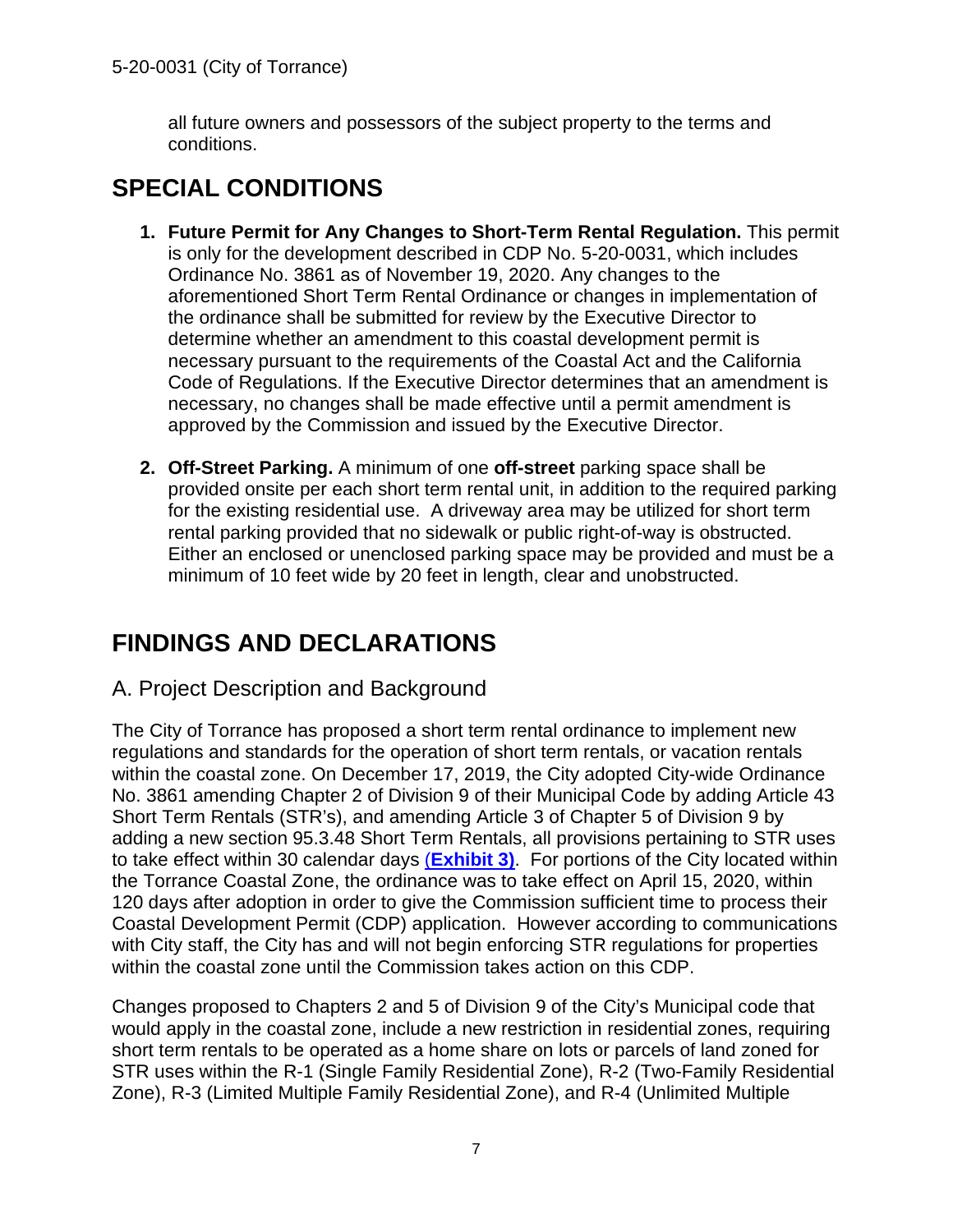Family Zone. In Commercial zones, STRs will be permitted in residences located on lots or parcels of land zoned for STR uses within the C-1 (Retail Commercial Zone) with or without a host.

The City estimates that there are currently approximately 250 to 350 STRs in the City of Torrance, including approximately 12 in the City's coastal zone **[\(Exhibit 5\)](https://documents.coastal.ca.gov/reports/2020/12/Th13c/Th13c-12-2020-exhibits.pdf)**. The City observed an increase in a number of issues and complaints related to unregulated STRs in residential neighborhoods, such as noise, trash, and parking problems. In response to this, the City began an STR public outreach effort in 2016 and studied the issue in order to develop STR regulation recommendations for the Planning Commission and City Council. A number of public hearings were held by the City between March 2016 and September 2019. In response to these meetings, the proposed ordinance was developed to authorize hosted short term rentals as an allowed use in residential zones and allow a number of un-hosted units in commercial zones, and at the same time, put regulations in place to address concerns raised by residents.

As proposed, this CDP would approve the ordinance which defines STRs as the rental of any residence, or portion thereof, for a period of thirty (30) consecutive calendar days or less. It imposes new standards and limits on STRs, and eliminates these rentals as an allowable use in the R-1, R-2, R-3 and R-4 residential zones without a host, and allows STRs in commercial zones developed with residential uses with or without a host living onsite. In residential zones, STRs are permitted in residences solely as a home share with a host living onsite. Home sharing means an activity whereby a host provides lodging for guests in their residence while the host lives on site, as an incidental use of the residence, for the duration of each short term rental period. A host is defined as the property owner, tenant, or person engaged in home sharing and whose residence is being advertised and operated as a short term rental, but the host need not be the property owner. Although there is no distance requirement between STRs, additional limitations include only one STR period, reservation, booking, or stay by guests to be allowed per residence at a single time, and only one unit in every thirty (30) residential units located within a multi-family residence to be allowed to operate as a short term rental per lot or parcel of land. The provision regulating the number of STRs located within a multifamily residence (apartment building) is not applicable to multiple owner-occupied residential developments (condominiums/townhomes). Condominiums and townhomes in commercial zones may have unlimited STRs and in residential zones may have unlimited home-sharing. The ordinance also requires that a minimum of one (1) parking space be provided onsite per short term rental.

Certain types of residential units would be ineligible for use as STRs under the proposed ordinance, such as accessory dwelling units (ADUs), however, the ordinance does allow for the host to stay in the ADU, as long as the renter stays in the main residential unit. Units with non-compliant off-street parking would also be excluded.

The approximately 12 pre-existing STRs (existing before approval of this CDP) will no longer be permitted to operate without a host, and have been given a 6-month grace period from the time the Commission takes action on this CDP, to come into compliance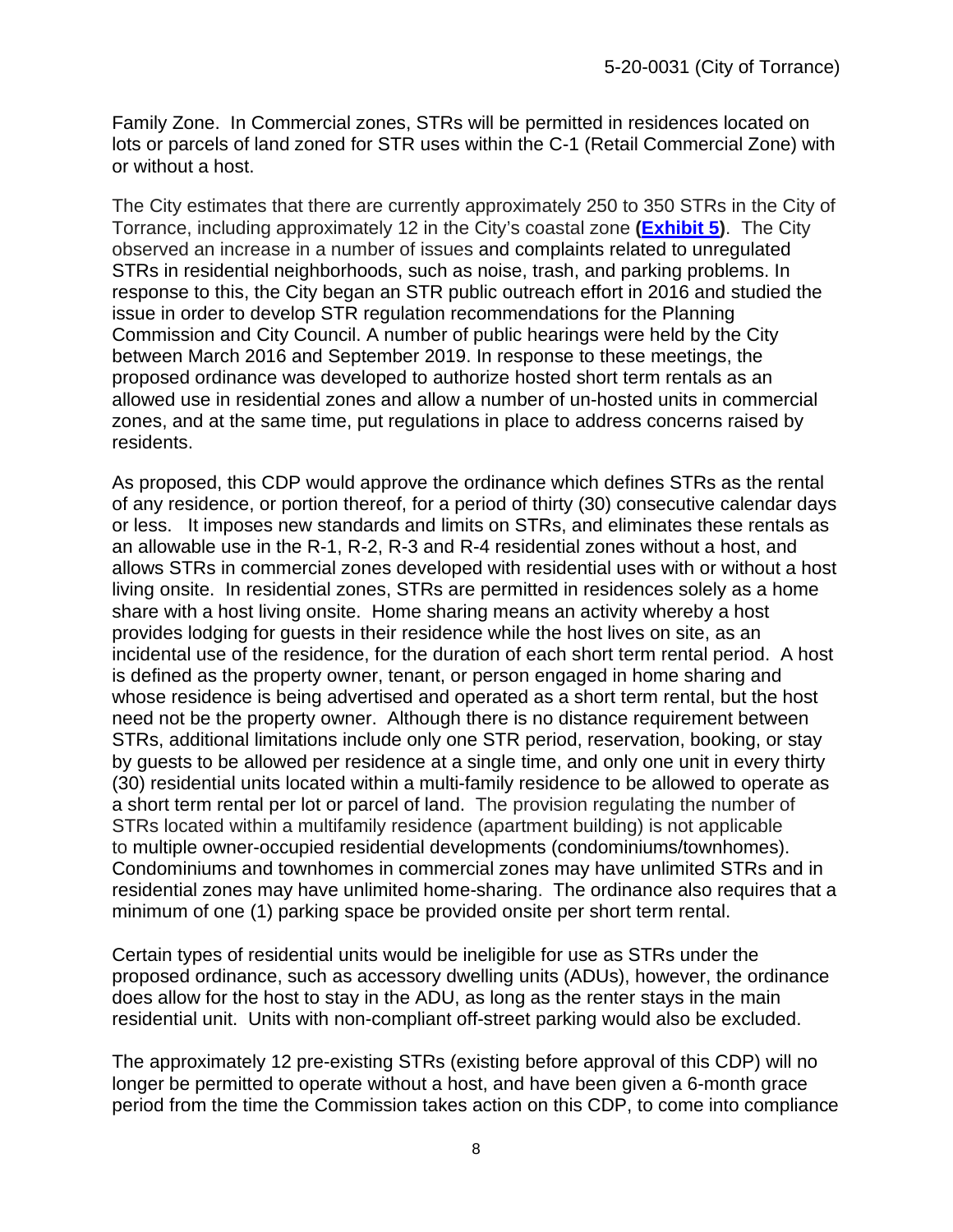by applying for a City permit. Although the City in 2019 indicated that there are approximately 12 STRs in the City's coastal zone, the City maintains that number fluctuates between 2 and 12 depending on the time of year, and only 6 short term rentals were recently identified as currently operating. Currently, without regulations in place, most STRs in Torrance are doing so without a business license, without paying TOT, and without a permit.

The proposed ordinance would clearly define STRs, add new permitting requirements and operational standards, including, but not limited to, maximum occupancy and parking requirements; afford a mechanism for neighbors to report problems; and establish provisions for the imposition of fines and penalties for violation of the regulations.

#### **BACKGROUND**

#### **Setting**

The coastal zone in the City of Torrance is relatively small compared to other coastal cities (**[Exhibit 2](https://documents.coastal.ca.gov/reports/2020/12/Th13c/Th13c-12-2020-exhibits.pdf)**). The shoreline in the Coastal Zone of Torrance extends approximately one mile, and the area included in the City's coastal zone extends approximately two to four blocks deep, and is approximately 104 acres in the southwest corner of the City west of Palos Verdes Boulevard **[\(Exhibit 2\)](https://documents.coastal.ca.gov/reports/2020/12/Th13c/Th13c-12-2020-exhibits.pdf).** The Coastal Zone is bounded on the north by the City of Redondo Beach and on the south by the City of Palos Verdes Estates. The area is almost totally developed with residential uses with a small light commercial center. This small inland commercial section abuts and is part of a larger commercial area in the City of Redondo Beach.

Torrance Beach extends the one-mile length of the Torrance coastal zone, and physical public access to the beach is limited due to the steep geography of the coastal bluff that surrounds the sandy beach that varies from approximately 50 to 120 feet in height, which is comprised of approximately 28 privately owned parcels developed with blufftop single-family residences (**[Exhibit 6](https://documents.coastal.ca.gov/reports/2020/12/Th13c/Th13c-12-2020-exhibits.pdf)**). The sandy beach may be accessed via the Torrance Beach parking lot on the north end, and a public trail down the bluff face in the southern end of the beach in Palos Verdes Estates. Access to Torrance beach is also provided from Redondo Beach by way of improved pedestrian paths and bikeways. This area is comprised of a mix of zoning with C-1 zoned commercial uses and one mixed-used project immediately south of Pacific Coast Highway (**[Exhibit 7\)](https://documents.coastal.ca.gov/reports/2020/12/Th13c/Th13c-12-2020-exhibits.pdf).** Further, south of Camino de la Costa and Calle Miramar, there is a concentration of multifamily uses zoned R-3. South of Calle Miramar and Via Riviera there are predominately single-family parcels zoned R-1, R-3, and PD, with one condominium community at the southern end of Paseo de a Playa. The balance of the Coastal Zone encompasses 13.3 acres of Public Use (beach and parkland) and 3.5 acres of Commercial Center designated properties.

As stated, the Torrance Coastal Zone is almost entirely developed with residential properties, both multi-family and single family dwellings, with three parcels zoned C1 (Commercial Retail), two of which are developed with mixed use that include residential units, and one developed with a restaurant/brewery. The housing stock in the Coastal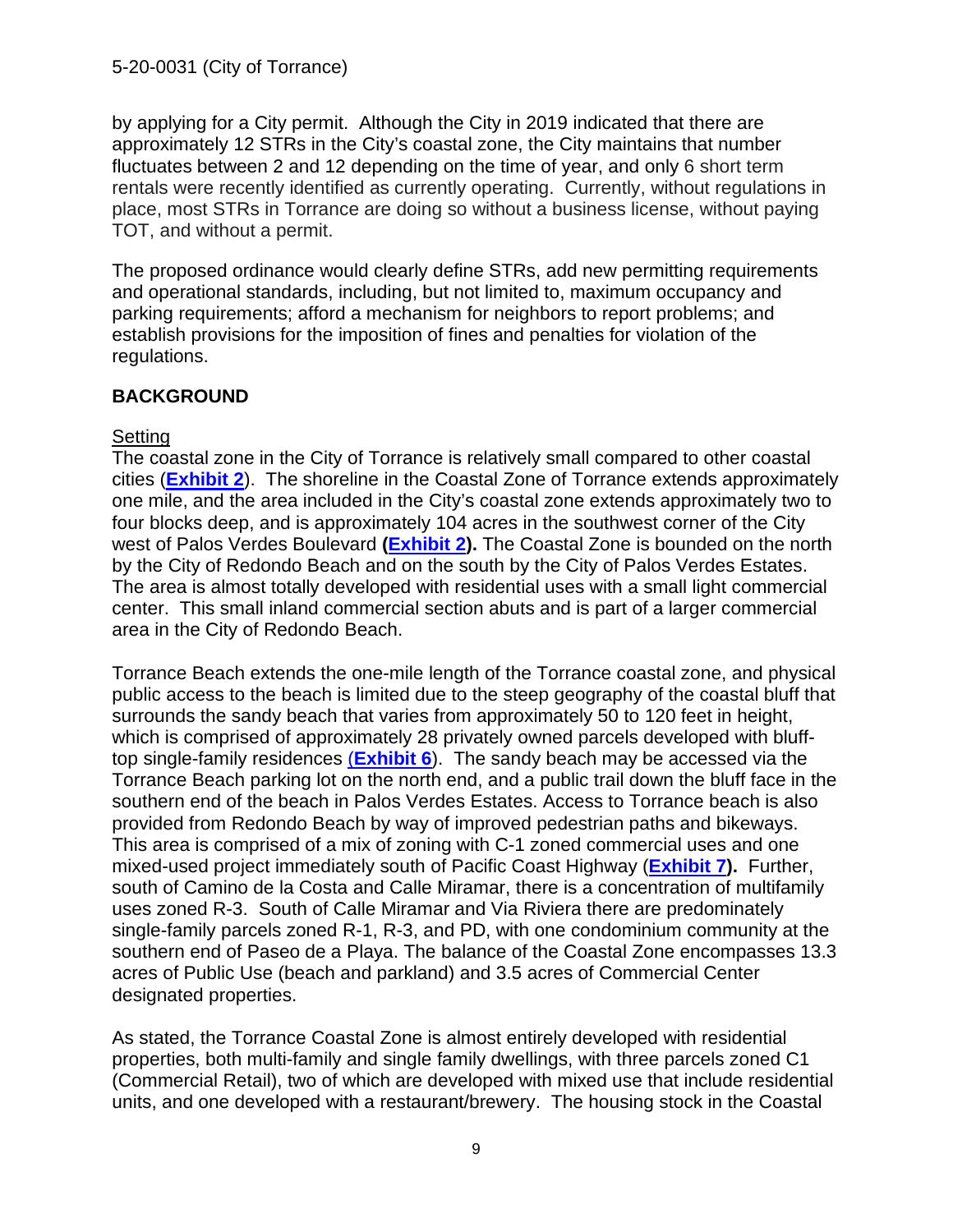Zone consists of approximately 1,076 units, which is comprised of 170 single family units, 28 planned development units (single family), 152 condominiums, 100 multi family units (duplex/triplex/quadplex), and 626 apartment units **[\(Exhibit 2\)](https://documents.coastal.ca.gov/reports/2020/12/Th13c/Th13c-12-2020-exhibits.pdf)**.

The City asserts that with the growth of online rental services and preference for alternative overnight accommodations, there has been a significant rise of unregulated short-term rentals due to the City's coastal access and location within the Los Angeles area. While there are benefits to STRs, they also present challenges for the City's neighborhoods, its zoning regulations, and already limited housing stock. Various negative secondary impacts have been associated with STRs such as increased noise, traffic, parking demand and increased demand for City services.

Although there are currently no existing or planned overnight accommodations (e.g. hotels, hostels, or campsites) within the Coastal Zone of the City of Torrance, there are 19 existing overnight accommodations (e.g. hotels, motels) providing a total of 2,586 rooms within two miles of the coastal zone both within the City of Torrance and neighboring City of Redondo Beach **[\(Exhibit 4\)](https://documents.coastal.ca.gov/reports/2020/12/Th13c/Th13c-12-2020-exhibits.pdf)**.

## Past Commission Action related to STLs in Other Coastal Communities

As in other coastal communities in California, STRs have proliferated over the years. What may have been predominantly summer and holiday vacation rentals have evolved into what is now in some cases a year-round business. The unregulated proliferation of such STRs has raised concerns regarding impacts to the preservation of neighborhood integrity, reductions in rental housing stock, public safety, increased traffic and parking difficulties, and other issues that have sometimes been associated with STRs.

As a reaction to such issues, cities are seeking to regulate STRs, and typically such regulations are contemplated by the Commission within the context of an amendment to a jurisdictions' Certified Local Coastal Program (LCP). Some LCP amendment proposals have been submitted to the Commission to ban STRs in certain communities (e.g. outright bans in all residential zones). However, such bans can conflict with the Coastal Act and LCP policies and objectives to protect and provide for visitor-serving opportunities and coastal public access. In general, rather than supporting restrictive bans of such uses, the Commission has encouraged allowance of this use and more targeted, responsive regulations of STRs that are based on applicable community and area specific factors.

In response to proposed amendments of the LCPs of the City of Laguna Beach (LCP-5- LGB-19-0074-1, the County of Ventura (LCP-4-VNT-18-0058-1), City of Pismo Beach (LCP-3-PSB-18-0051-1), County of Santa Cruz (3-SCO-18-0032-2-Part B), City of Del Mar (LCP-6-DMR-17-0083-3) and City of Encinitas (ENC-MAJ-1-06), in order to be consistent with Chapter 3 of the Coastal Act, the Commission has required that local jurisdictions provide a framework to appropriately regulate the establishment and operation of STRs, rather than overly restrict this use or otherwise significantly diminish its visitor-serving utility. Furthermore, there is a balance that must be achieved between maintaining the visitor-serving utility of STRs while preserving a City's rental housing stock. The Commission has approved a number of LCP amendments regulating STRs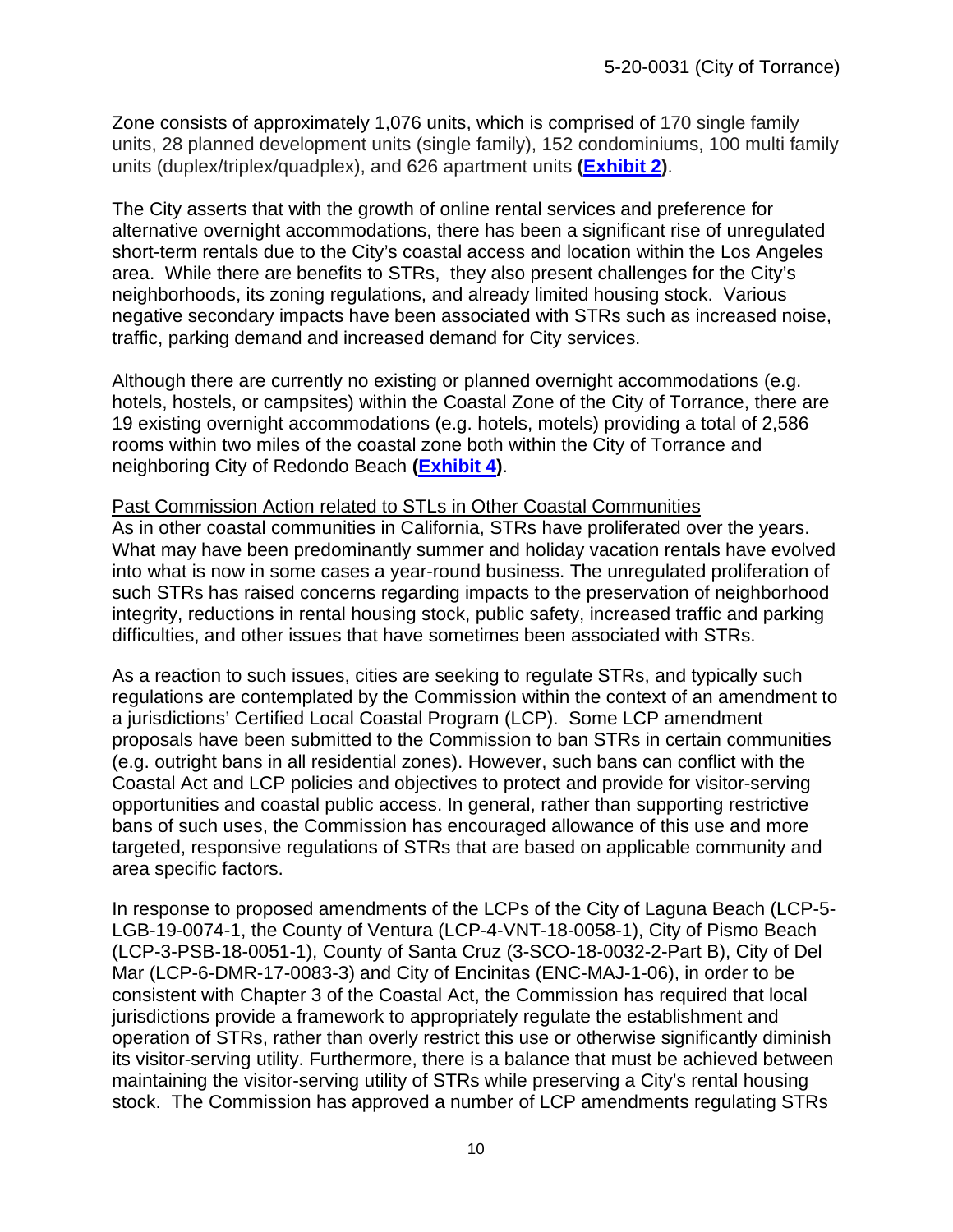in the Coastal Zone. Each of these LCP amendments presented unique issues considering geographic specificity, but the approved LCP amendments generally provide for standards for continued STR operations, rather than blanket bans.

## B. **Standard of Review**

The proposed development is within the City of Torrance, an uncertified jurisdiction. In 1981 the Commission approved with suggested modifications the City of Torrance Land Use Plan (LUP). The City did not accept the modifications and the certified LUP, which was valid for six months, lapsed. Therefore, the standard of review for the project is the Chapter 3 policies of the Coastal Act. The certified LUP policies may be used as guidance.

## C. **Public Access and Recreation**

Section 30210 of the Coastal Act:

In carrying out the requirement of Section 4 of Article X of the California Constitution, maximum access, which shall be conspicuously posted, and recreational opportunities shall be provided for all the people consistent with public safety needs and the need to protect public rights, rights of private property owners, and natural resource areas from overuse.

Section 30213 states, in relevant part:

Lower cost visitor and recreational facilities…shall be protected, encouraged and where feasible provided. Developments which provide public recreational opportunities are preferred.

#### Section 30222 states:

The use of private lands suitable for visitor-serving commercial recreational facilities designed to enhance public opportunities for coastal recreation shall have priority over private residential, general commercial development, but not over agriculture or coastal-dependent industry.

Section 30213 of the Coastal Act requires that lower-cost visitor and recreation facilities be protected, encouraged, and where feasible provided. Section 30222 of the Coastal Act places a higher priority on the provision of visitor-serving uses designed to enhance public opportunities for coastal recreation over residential, industrial, or general commercial uses. Coastal Act Section 30210 requires that public coastal access be maximized.

The Commission has found that generally visitor-serving overnight accommodation uses, including STR units, help maximize the opportunities provided for all the public to access the coast. At the same time, the Commission has recognized legitimate community concerns associated with the potential adverse impacts associated with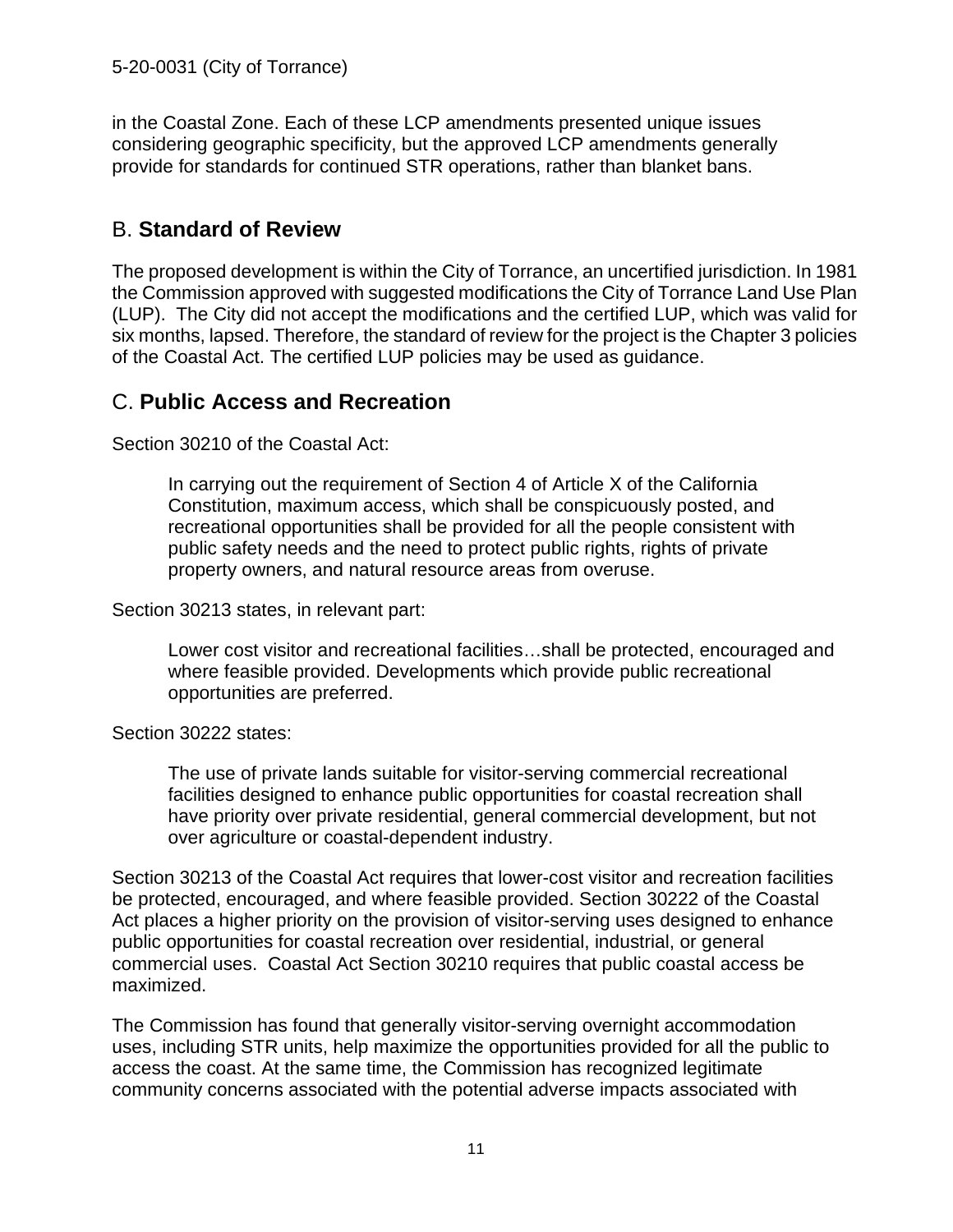vacation rentals, with respect to housing stock and affordability, community character, noise, and traffic impacts.

As stated, there are approximately between 6 and 12 unregulated STRs in the City of Torrance coastal zone depending on the time of year. According to the City, most of those STRs offer full house/condo/apartment rental without a host onsite. Although demand for STRs is highly variable and can change depending upon the season, time of year, growing population, etc., it can be assumed that the current demand for STRs in the City of Torrance coastal zone is likely near the number that is being provided by the unregulated units. The proposed ordinance would not grandfather the existing  $6 -$ 12 STRs without a host onsite, but through the ordinance there could be an unlimited number of new hosted STRs in these residentially zoned areas.

The Coastal Act requires that lower-cost visitor facilities be protected, encouraged, and where feasible provided. The City has provided an inventory of existing accommodation types (i.e. hotel/motel rooms) located within two miles of the coastal zone within the City of Torrance and neighboring jurisdictions in various price ranges, including the number of rooms in each accommodation and averages of 2020 nightly room rates. These range from high-end hotels such as the Portofino Hotel and Marina in Redondo Beach where the rate varies between \$150 and \$300 per night, to the Moonlite Inn Redondo Beach where rates range from \$60 to \$80 per night. The rates range depending upon, among other things, the time of year (generally highest during summer weekends and lowest during winter weekdays). Based on 2020 nightly room rate information, the average nightly weekday rental rate for the existing hotel and motel rooms averaged approximately \$110 and \$163 on weekends. While these visitor-serving overnight accommodations exist within two miles of the Torrance coastal zone, there are presently no hostels, campgrounds, or other types of accommodations that are generally considered to be 'low-cost' available in the City's coastal zone.

As the City has pointed out, many of the STRs rent at similar average rates as the local hotel rooms, but there is wide variation in prices, as evidenced by an online search. Citywide, the estimated average nightly rate of an STR is between \$89 and \$185. Depending on site-specific circumstances, short-term rental of a residence can potentially provide a lower cost option than a traditional hotel room. For instance, this can be true when traveling with extended family or other larger groups where renting a single residence is less expensive than renting multiple traditional hotel rooms.[4](#page-11-0) Shortterm residential rental units also typically include full kitchen facilities, which allow overnight visitors the option of preparing meals in, a more affordable option than dining out.

In this case, a hosted STR permits owners and long-term residents who live onsite to be able to rent a spare room and host visitors in their homes. In a home share unit,

<span id="page-11-0"></span><sup>4</sup> Even though the CDP would require STRs in residential zones to be hosted which would reduce the likelihood of being able to have access to kitchen facilities, the commercially zoned properties developed with residential uses could still provide unhosted access to an entire house/condo/apartment with access to kitchen facilities which is likely to be more cost-effective than renting multiple hotel or motel rooms for an extended family or large groups. Additionally, STRs that are home-shares are by their very nature less expensive than renting an entire unit privately.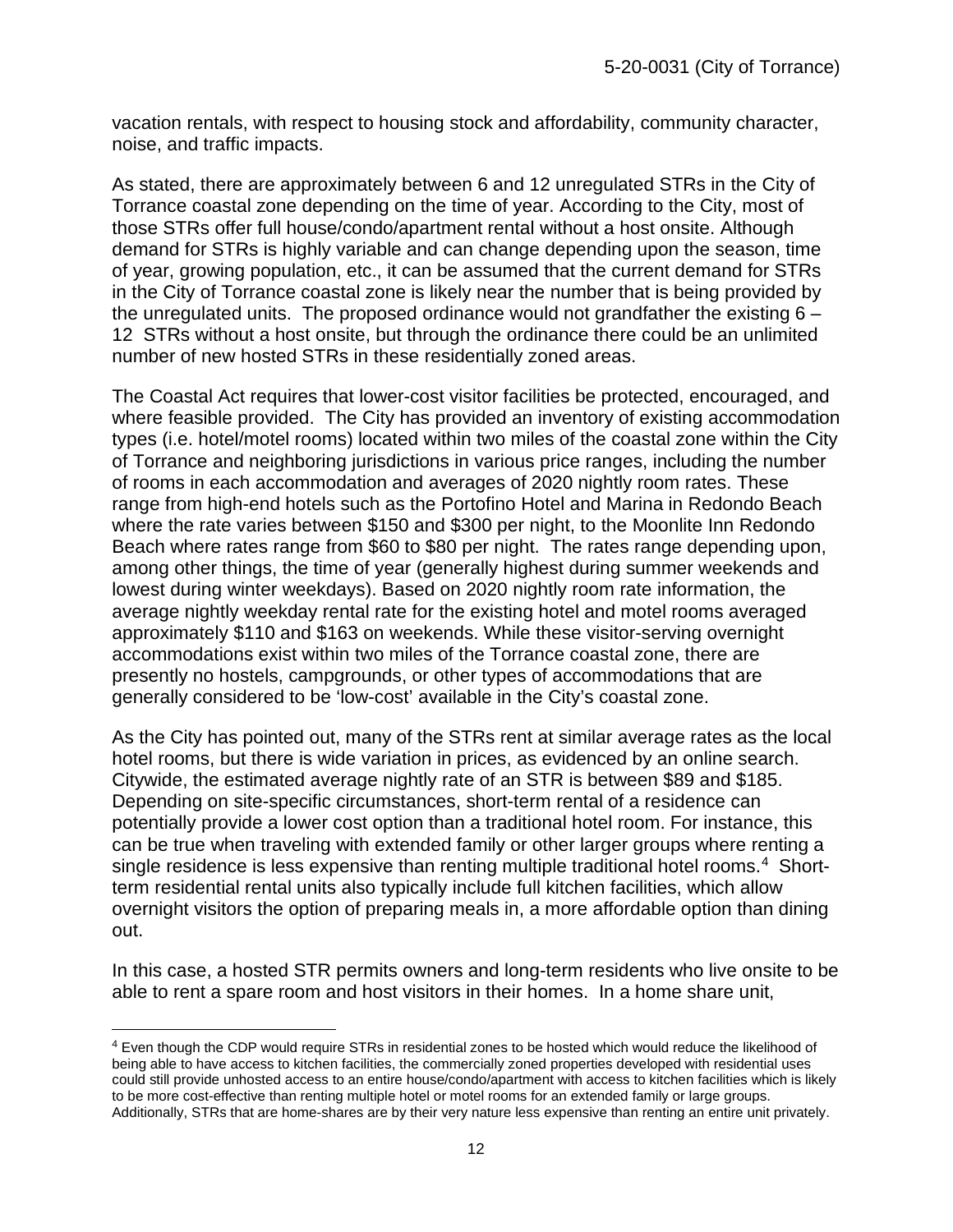because only a room or a portion of a residential unit is being rented, home share units sometimes provide lower-cost overnight accommodations and can be more affordable than traditional overnight accommodations and even more affordable than a traditional STR (i.e. hotel/motel and non-owner occupied STRs). Affordable low-to moderatecost) overnight accommodations increase and maximize public coastal access by allowing visitors of all income levels to stay at the coast, consistent with the public access policies of the Coastal Act.

In all cases, STRs increase the range of options available to coastal visitors. Regardless of the cost, overnight accommodations are a high priority use because they allow for enhanced public access and visitor serving opportunities.

Despite also being significant visitor-serving destinations, cities such as the City of Del Mar have relatively few overnight accommodations for coastal visitors other than the surrounding two miles of Torrance's coastal zone. The City of Del Mar only has six hotels offering 355 rooms in total. In such areas in need of more overnight accommodations, short-term vacation rental units provide an important visitor-serving amenity that supports coastal access.

Unlike the City of Del Mar, the City of Torrance has a relatively small coastal zone area with no hotels and does not currently provide many visitor-serving commercial uses or amenities. The coastal zone area in the City of Torrance is primarily residential and is not a typical coastal destination for visitors. Coastal visitors that do make it to Torrance are more likely to stay and recreate in neighboring Redondo Beach where there are a number of overnight accommodations and visitor-serving amenities for coastal visitors within two miles or less. The City of Torrance has estimated there are approximately 19 existing hotels and/or motels serving coastal visitors providing 2,586 existing hotel/motel lodging units within two miles of the City's coastal zone. The City of Torrance has far less land area in the coastal zone than the above-mentioned cities, and because there is an existing pool of nearby overnight accommodation facilities, specific restrictions on STRs in this small coastal community may be appropriate.

Requiring STRs in residentially zoned areas of the coastal zone to be hosted allows for maximized public coastal access while preserving the City's available housing stock, preserving the existing lower cost hotel/motel stock in the City just outside the coastal zone, and prevents STRs from negatively impacting the neighborhoods and community character. This ordinance provides lower cost public visitor-serving opportunities while maintaining the residential character of the coastal neighborhoods that make up the Torrance coastal zone. To ensure that the ordinance does not reduce on-street parking, which could impact public access to the coast by reducing the amount of parking available for coastal users, Commission staff recommends imposing Special **Condition 2** mandating that the required parking space for an STR to be off-street. In addition, if the City proposes any changes to the Short Term Rental Ordinance, pursuant to **Special Condition 1**, those changes shall be submitted for review by the Executive Director to determine whether an amendment to this coastal development permit is necessary pursuant to the requirements of the Coastal Act and the California Code of Regulations.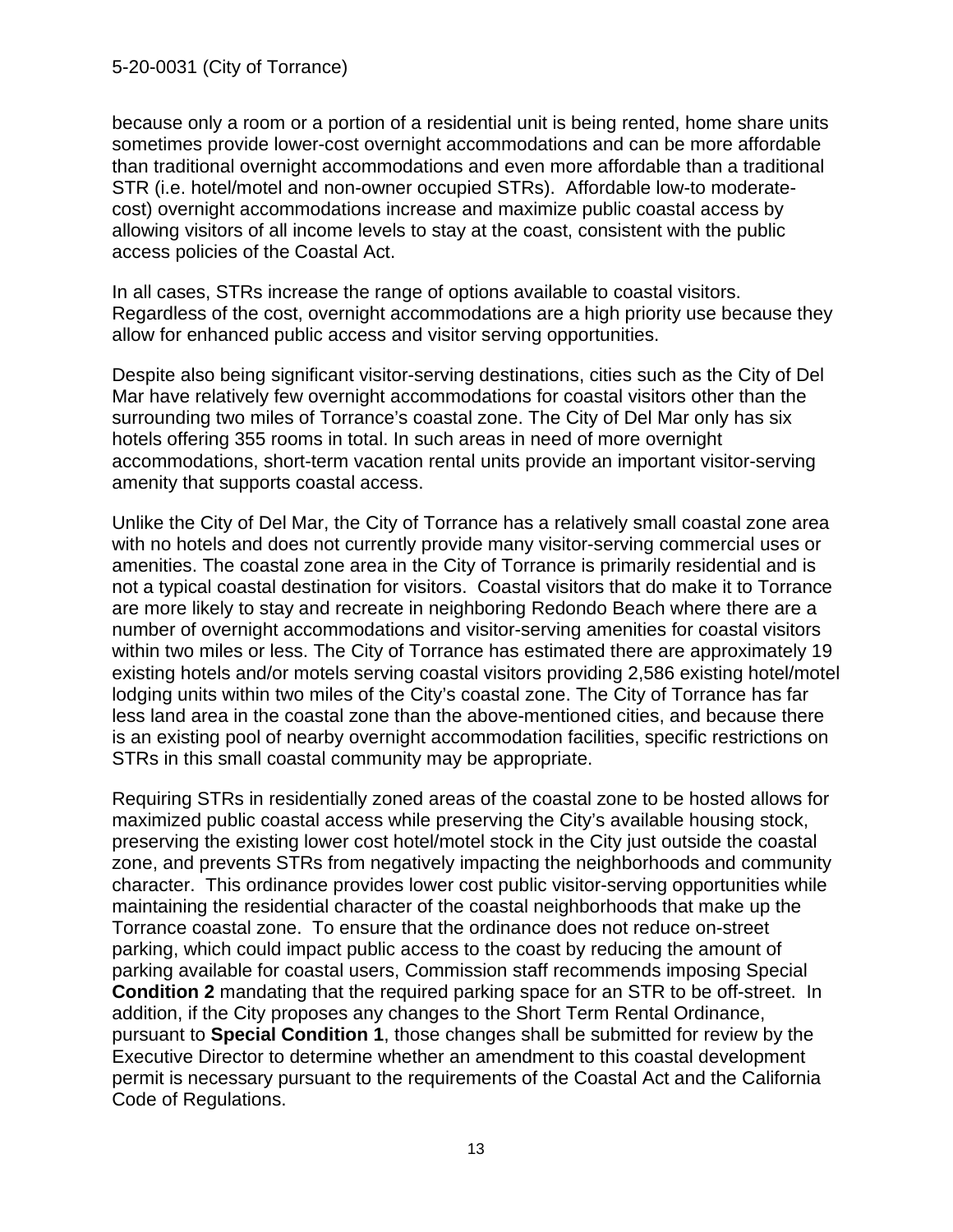As proposed and conditioned, the ordinance provides an appropriate balance to continue to accommodate STRs in a manner that would not contribute to a loss of lower-cost overnight accommodations, unduly restrict the rental of residential units to visitors, or diminish the public's ability to access and recreate on the coast. The proposed ordinance, as conditioned, is therefore consistent with Sections 30210, 30213, and 30222 of the Coastal Act.

## D. **Local Coastal Program**

Coastal Act Section 30604(a) states that, prior to certification of a local coastal program ("LCP"), a coastal development permit can only be issued upon a finding that the proposed development is in conformity with Chapter 3 of the Act and that the permitted development will not prejudice the ability of the local government to prepare an LCP that is in conformity with Chapter 3:

(a)Prior to certification of the Local Coastal Program, a coastal development permit shall be issued if the issuing agency, or the commission on appeal, finds that the proposed development is in conformity with the provisions of Chapter 3 (commencing with Section 30200) of this division and that the permitted development will not prejudice the ability of the local government to prepare a Local Coastal Program that is in conformity with the provisions of Chapter3 (commencing with Section 30200. A denial of a coastal development permit on grounds it would prejudice the ability of the local government to prepare a Local Coastal Program that is in conformity with the provisions of Chapter 3 (commencing with Section 30200) shall be accompanied by a specific finding which sets forth the basis for such conclusion.

On June 18, 1981, the Commission approved with suggested modifications the City of Torrance LUP. The City did not accept the modifications and the certified LUP, which was valid for six months, lapsed. The major issues raised in the LUP were affordable housing, bluff top development and beach parking.

Based upon the findings presented in the preceding section, the Commission finds that the proposed development, as conditioned, will not create adverse impacts on coastal resources. In addition, the Commission finds that approval of the proposed project will not prejudice the City's ability to prepare a Local Coastal Program consistent with the Chapter 3 policies of the Coastal Act, as required by Section 30604(a).